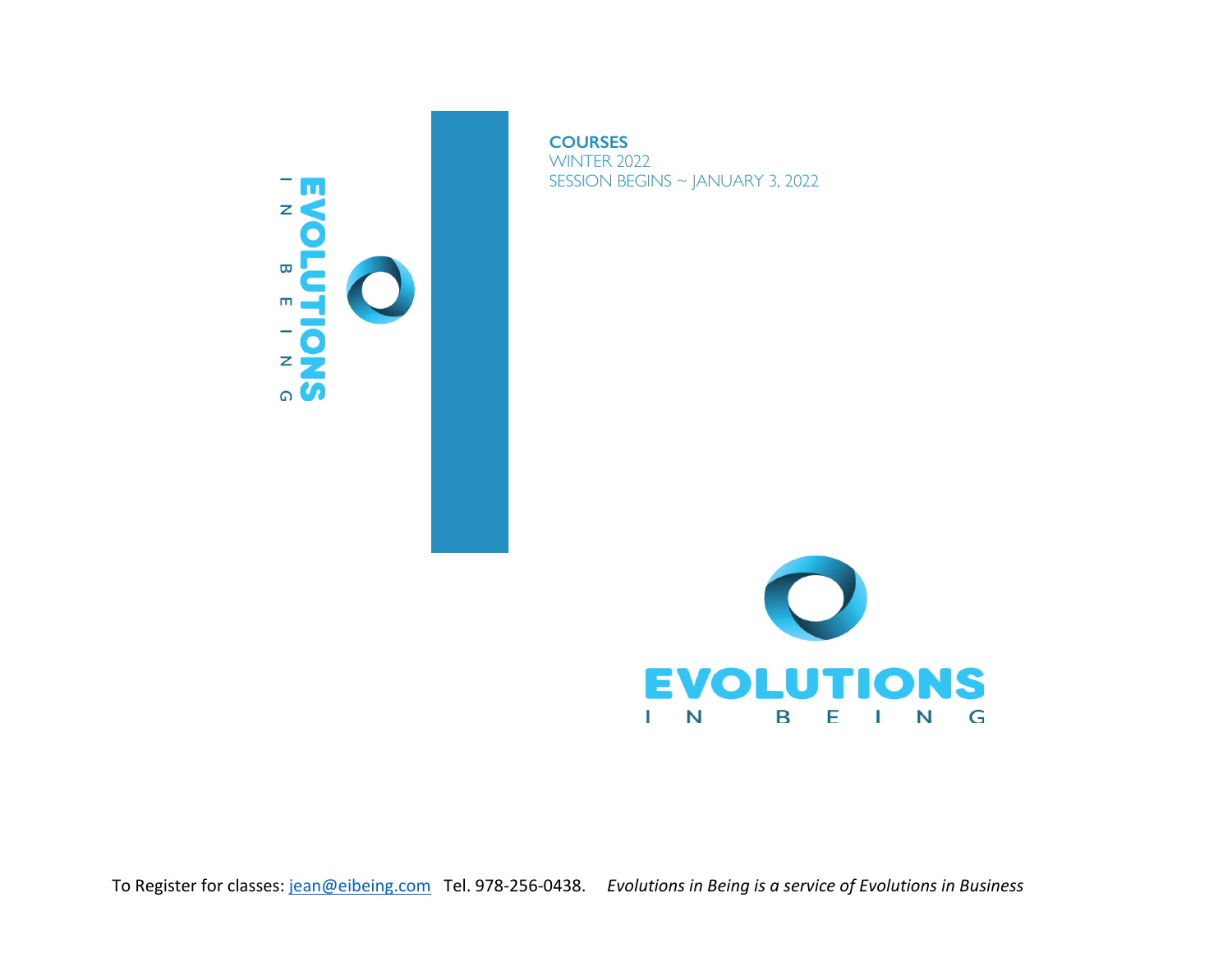| <b>ADVENTURES IN LIVING</b>                                                                                                                       | <b>NO CHARGE</b> | <b>CALM</b>                                                                                                                         | <b>NO CHARGE</b> |
|---------------------------------------------------------------------------------------------------------------------------------------------------|------------------|-------------------------------------------------------------------------------------------------------------------------------------|------------------|
| 1 <sup>ST</sup> AND 3 <sup>RD</sup> MONDAY OF THE MONTH 7 PM<br>FUN<br><b>ADVENTURE</b><br><b>RECREATION</b><br>ENTERTAINMENT<br><b>EDUCATION</b> |                  | 5-6 PM<br><b>THURSDAYS</b><br>PEACE AND QUIET<br><b>COMFORT</b><br><b>WHAT IS BLISS</b><br><b>RELAXATION</b><br><b>SLEEP BETTER</b> |                  |
|                                                                                                                                                   |                  |                                                                                                                                     |                  |
|                                                                                                                                                   |                  |                                                                                                                                     |                  |
|                                                                                                                                                   |                  |                                                                                                                                     |                  |
|                                                                                                                                                   |                  |                                                                                                                                     |                  |
|                                                                                                                                                   |                  |                                                                                                                                     | <b>SKILL</b>     |
| <b>FRIENDSHIP</b>                                                                                                                                 |                  |                                                                                                                                     |                  |
| <b>SPIRIT IN BODY'S CLOTHES</b>                                                                                                                   | \$25/SESSION     | <b>STARTING YOUR OWN BUSINESS</b>                                                                                                   | \$25/SESSION     |
| <b>THURSDAYS</b><br>6-7 PM<br><b>LAM NOT MY BODY</b>                                                                                              |                  | $7 - 8$ PM<br><b>TUESDAYS</b><br><b>IDEA</b>                                                                                        |                  |
|                                                                                                                                                   |                  |                                                                                                                                     |                  |
| <b>FEEL NO PAIN</b><br><b>SICK NO MORE</b>                                                                                                        |                  | <b>SALES</b><br><b>MARKETING</b>                                                                                                    |                  |
|                                                                                                                                                   |                  |                                                                                                                                     |                  |
|                                                                                                                                                   |                  | <b>REPEAT BUSINESS</b>                                                                                                              |                  |
| <b>NOT THE VICE PRESIDENT</b>                                                                                                                     | \$25/SESSION     |                                                                                                                                     |                  |
| <b>TUESDAYS</b><br>6-7 PM                                                                                                                         |                  | <b>FATHER'S GROUP</b>                                                                                                               | \$25/SESSION     |
| <b>GETTING BEYOND LIMITATION</b>                                                                                                                  |                  | <b>WAIT LIST</b>                                                                                                                    |                  |
| <b>GLASS AND OTHER CEILINGS</b>                                                                                                                   |                  |                                                                                                                                     |                  |
| <b>DOUBT</b>                                                                                                                                      |                  |                                                                                                                                     |                  |
| <b>HIGHER EDUCATION OR NOT</b>                                                                                                                    |                  | <b>LGBTQ GROUP MEET</b>                                                                                                             | <b>NO CHARGE</b> |
|                                                                                                                                                   |                  | <b>THURSDAYS 7 PM</b>                                                                                                               |                  |
| <b>SOS- SURVIVORS OF SUICIDE</b>                                                                                                                  | <b>NO CHARGE</b> | <b>COMING OUT</b>                                                                                                                   |                  |
| 2 <sup>ND</sup> AND 4 <sup>4TH</sup> MONDAY OF THE MONTH 7 PM                                                                                     |                  | <b>BEING YOUR AUTHENTIC SELF</b>                                                                                                    |                  |
| A DIFFERENT KIND OF LOSS                                                                                                                          |                  | <b>SELF LOATHING</b>                                                                                                                |                  |
| A GROUP THAT SHARES YOUR LOSS                                                                                                                     |                  | <b>FINDING FRIENDS</b>                                                                                                              |                  |
| CRYING OUT LOUD                                                                                                                                   |                  | <b>RELATIONSHIPS</b>                                                                                                                |                  |
| SORROW, ANGER, GUILT                                                                                                                              |                  |                                                                                                                                     |                  |